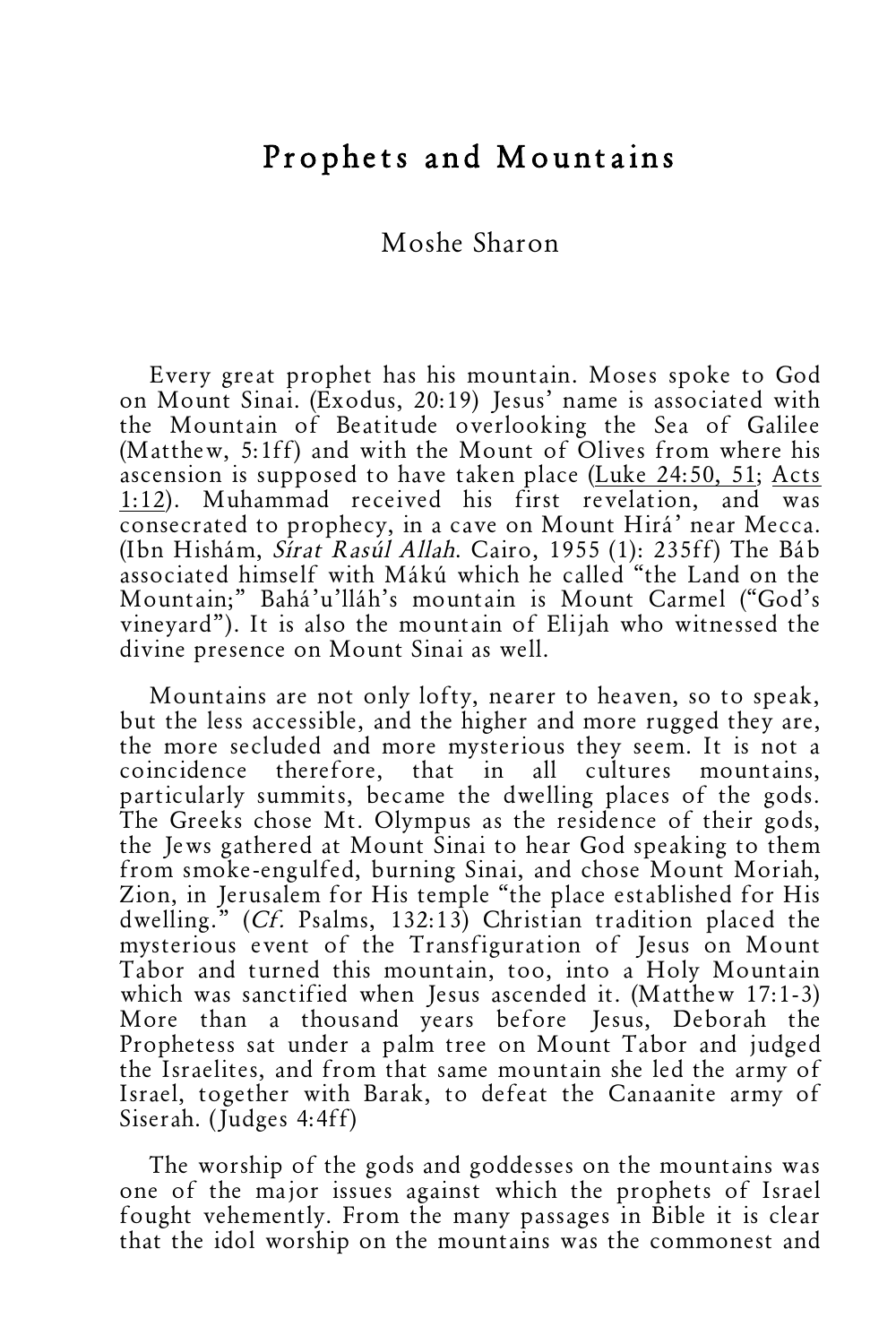most popular form of worship. It was no doubt exciting, frivolous and accessible. Isaiah attacking the immorality and inequity of his people using the words of the Lord added: "they have burnt incense upon the mountains and blasphemed Me upon the hills." (Isaiah 65:7) Hoseah, who is probably the most outspoken of all the prophets of Israel leaves no doubt about the nature of this mountain worship. "They sacrifice upon the tops of the mountains, and burn incense upon the hills, under oaks and poplars and elms, because the shadow of them is good; therefore your daughters should commit harlotry, and your spouses shall commit adultery." (Hoseah 4:13)

This alien mountain worship constituted the real danger to the Israel's strict monotheism, and to the uniqueness of Israel as the people of the one God. Therefore, the description of the worship on the mountains is coupled with the emphatic order to the Israelites to destroy it. "Ye shall utterly destroy all the places wherein the nations which ye shall possess served their gods upon the high mountains and upon the hills…" (Deuteronomy 12:2)

The mountains of the heathen worshippers were clearly the negation of the Mountain of the Lord and His holy place. In contradistinction to the abundance of the places on the many mountains and hilltops where the worship of the gods of the other nations took place stood the one mountain, onto which only "he who hath clean hands and a pure heart, who hath not lifted up his soul unto vanity, nor sworn deceitfully" "shall ascend." (Psalms 24:3-4) This mountain was identified as Mount Moriah and Mount Zion, the same mountain to which Abraham was sent to sacrifice his son Isaac: "Get thee into the land of Moriah – said the Lord – and offer him there for a burnt offering upon one of the mountains which I will tell thee of." (Genesis 22:2) This is the mountain, which was later identified with the one on top of which the Temple of Solomon and the subsequent temples were built. This is the Mountain that was chosen by god himself to be the geographical connection between Him and His people: "Thou shall bring them in, and plant them in the mountain of thine inheritance, in the place, O Lord, which thou hast made for thee to dwell, in the sanctuary, <sup>O</sup> Lord, which thy hands have established." (Exodus 15:17) It is clear that also in the case of the monotheist faith of Israel, God dwells, so to speak on a mountain. The interpreters of the Bibles have gone one step foreword by asserting that this particular verse means that: "the sanctuary below is directed towards the Throne above." (Rashi's (1040-1105 France) commentary of the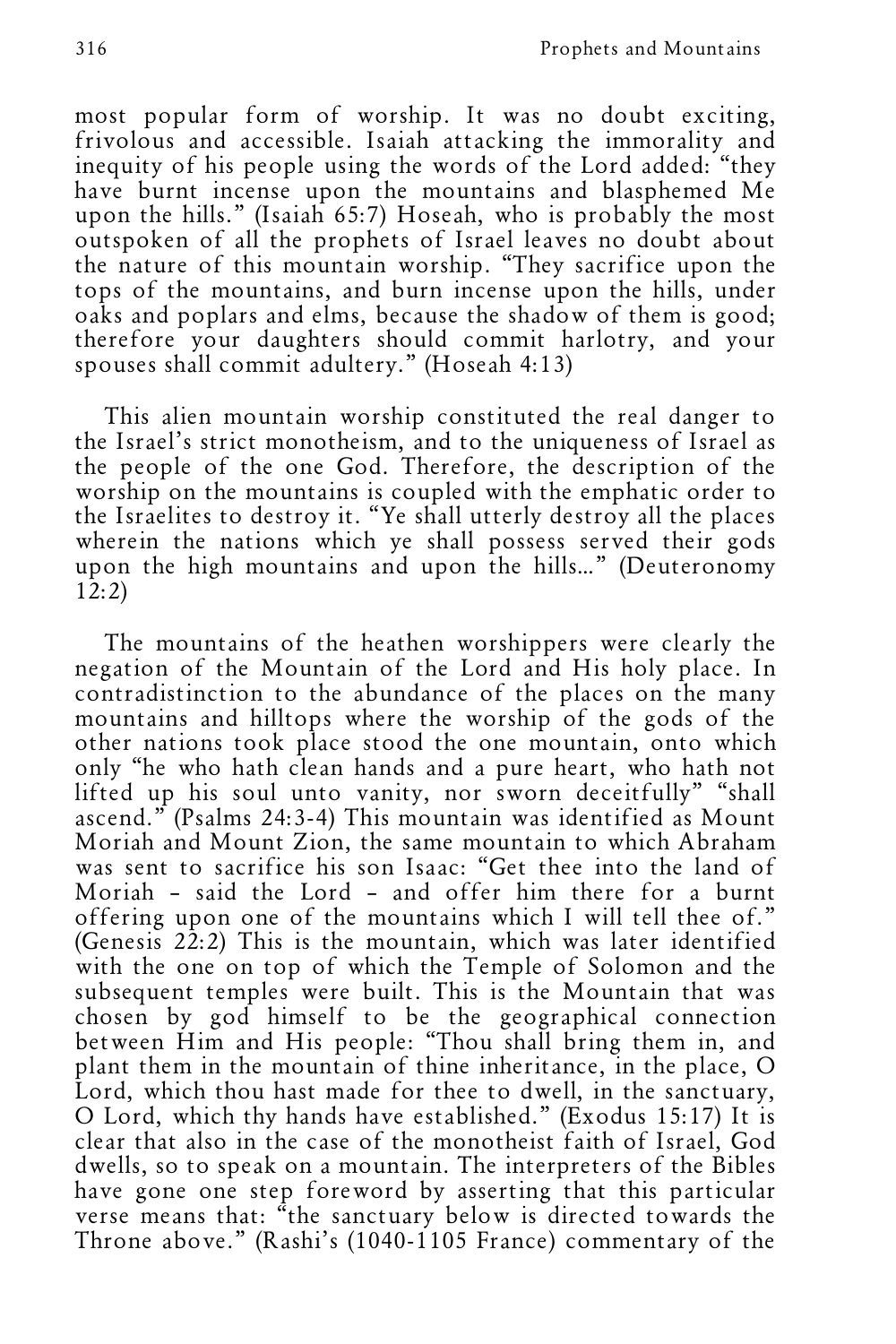## verse )

In addition to Mount Zion, Mount Sinai is also identified as the Holy; thus two Mountains are the Holy Mountains. Sinai is the Mountain of the revelation. This is the mountain of the public revelation to Israel and the private revelation to Moses. This is the Mountain of the Lord from which he called his prophet to come to Him. "And Moses went up to the God" (Exodus 19:3) and he heard from Him that "the third day the Lord will come down in the sight of all the people on Mount Sinai. (ibid, 19:11) And as promised "the Mount of Sinai was altogether in a smoke because the Lord descended upon it in fire…" On this mountain, the private revelation to the greatest prophets of Israel reaches its highest peak. For on this occasion Moses achieves the most intimate cognition of the divine being he comes as near as possible for a human being to the perfect knowledge of the divine reality. What a tremendous power have these simple words: "And the Lord spoke unto Moses face to face as a man speaketh unto his friend." (Exodus, 33:11) It is not an accident that in later, Islamic tradition Moses is described as Kalím Alláh – he who speaks with God. The Biblical description is very clear on this point: these few words emphasize the fact that not in fire and pandemonium came the Lord to meet his prophet and "majordomo" but in a cloud; and there they stood together, the creator and the created, "speaking" to each other.

Next to Moses, only Elijah, the Prophet warrior, had a similar occurrence but not identical. He too stood on Mount Sinai when God Passed By and was part of the immense mystical experience of being in the presence of the Divine Being. Elijah came from Mt. Carmel to Sinai after proving the superiority of the Lord of Israel over his competitor the Ba'al. Hidden in a small crack in the rock he heard the voice of God but he could not experience the Mystery of His reality like Moses to whom<br>God said: Thou shalt see my back, for my face cannot be seen, for no human sees me and remains alive." (The whole episode: Exodus 33:19-22) Elijah experience was different He witnessed on the same mountain the Presence of God: "And behold the Lord passed by and <sup>a</sup> great and strong wind rent the mountains, and broke in pieces the rocks before the Lord; but the Lord was not in the wind. And after the wind an earthquake; but the Lord was not in the earthquake. And after the Earthquake fire; but the Lord was not in the fire. And after the fire a still small voice;" in it was the presence of God. Elijah witnessed the raging powers of nature before the stillness of the divine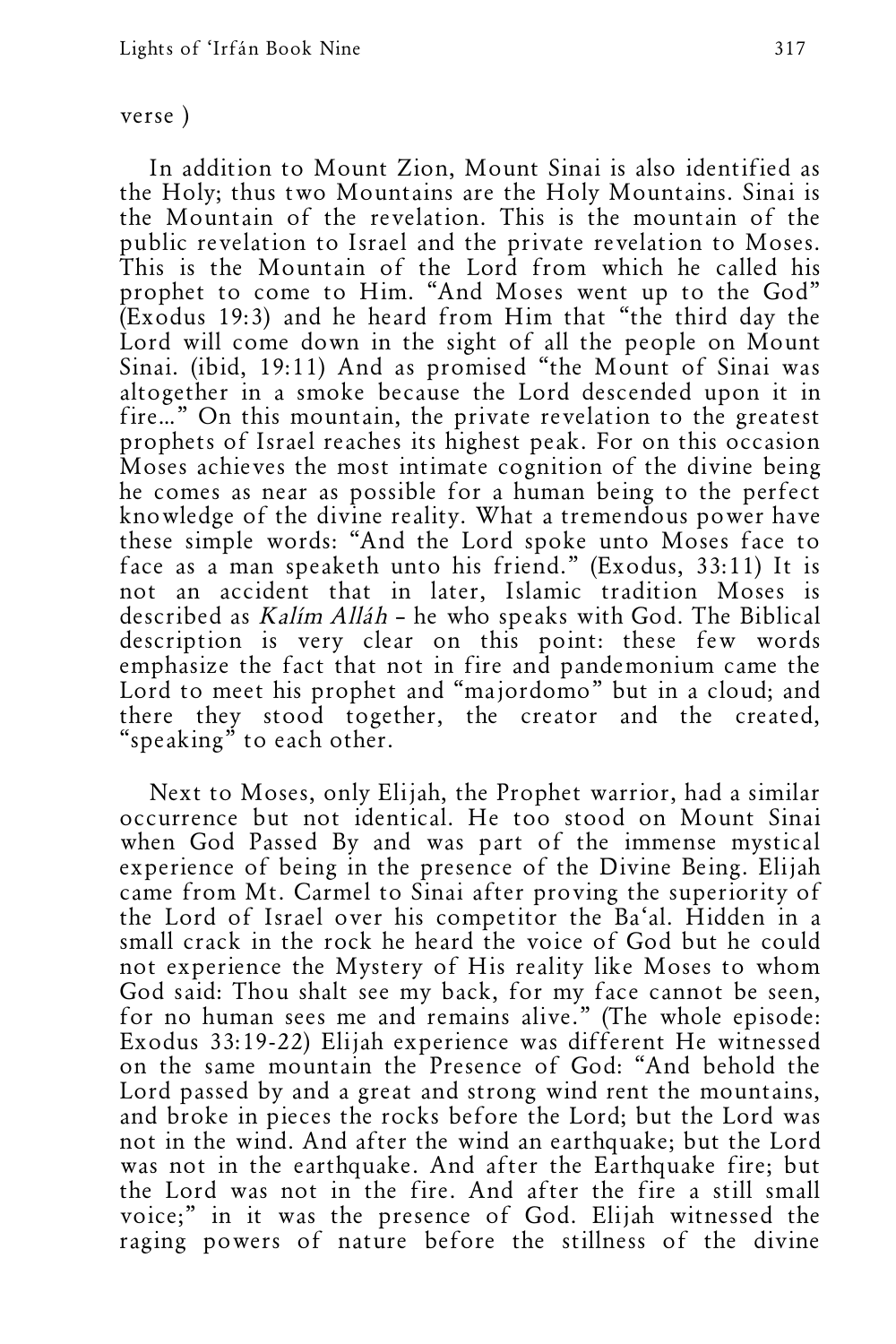presence but he was not in the degree of "Thou shall see my back." However unlike Moses Elijah did not die but was taken up to heaven "by a whirlwind."  $(2$  Kings 2:1) In such a way he remains present in this world in all monotheistic traditions and tales.

Mount Zion is not only the dwelling place of the Lord but also the mountain from which he will appear in all His majesty. From Zion adorned with beauty the Lord Shall appear and begin his act of redemption for His people. In this way the Mountain of the Lord becomes the scene of the fulfillment of the Messianic prophecy.

Mount Sinai is identified with Moses not with Elijah, whose Mountain is the Carmel. This mountain is coupled in the north of the country with Mount Tabor. Therefore , we see that there are four mountains that gained sanctity in the tradition of Israel: Tabor and Carmel, Sinai and Zion. Many midrash traditions are connected with these particular mountains. Most of them deal with the question which of all these mountains deserved that the Divine Presence should be on it or that the future Temple of the Lord should be built on it, or that the Torah should be given on it or that the Divine redemption should be manifested on it. While dealing with these issues the midrash emphasizes that prior to their sanctification in Israel at least two of them were the sites of heathen worship.

Thus we read in Genesis Rabbah:

When, The Holy Blessed be He, came to give the Torah on Sinai, the mountains started to quarrel with each other, one saying on me the torah will be given and the other saying on me the Torah will be given. Tabor came from Bet Elim and Carmel from Aspamiah. This one says I was called, and the other says, I was called (to come). To which God said: "why leap ye high hills" (Psalms 68:16/17)? On the tops of all of you idolatry was committed except for Sinai on which there was no idolatry and this is the mountain which God chose to sit on for which reason we read (Exodus,19:20): "And god descended on Mount Sinai." (Genesis Rabbah, 99)

The neighbours of Israel were very familiar with the close relation between the Mountains and the god of Israel. In one case we are told that the Arameans of Syria blamed their defeated by the Israelites on the hilly territory in which the battle had taken place because the god of Israel, they said, is a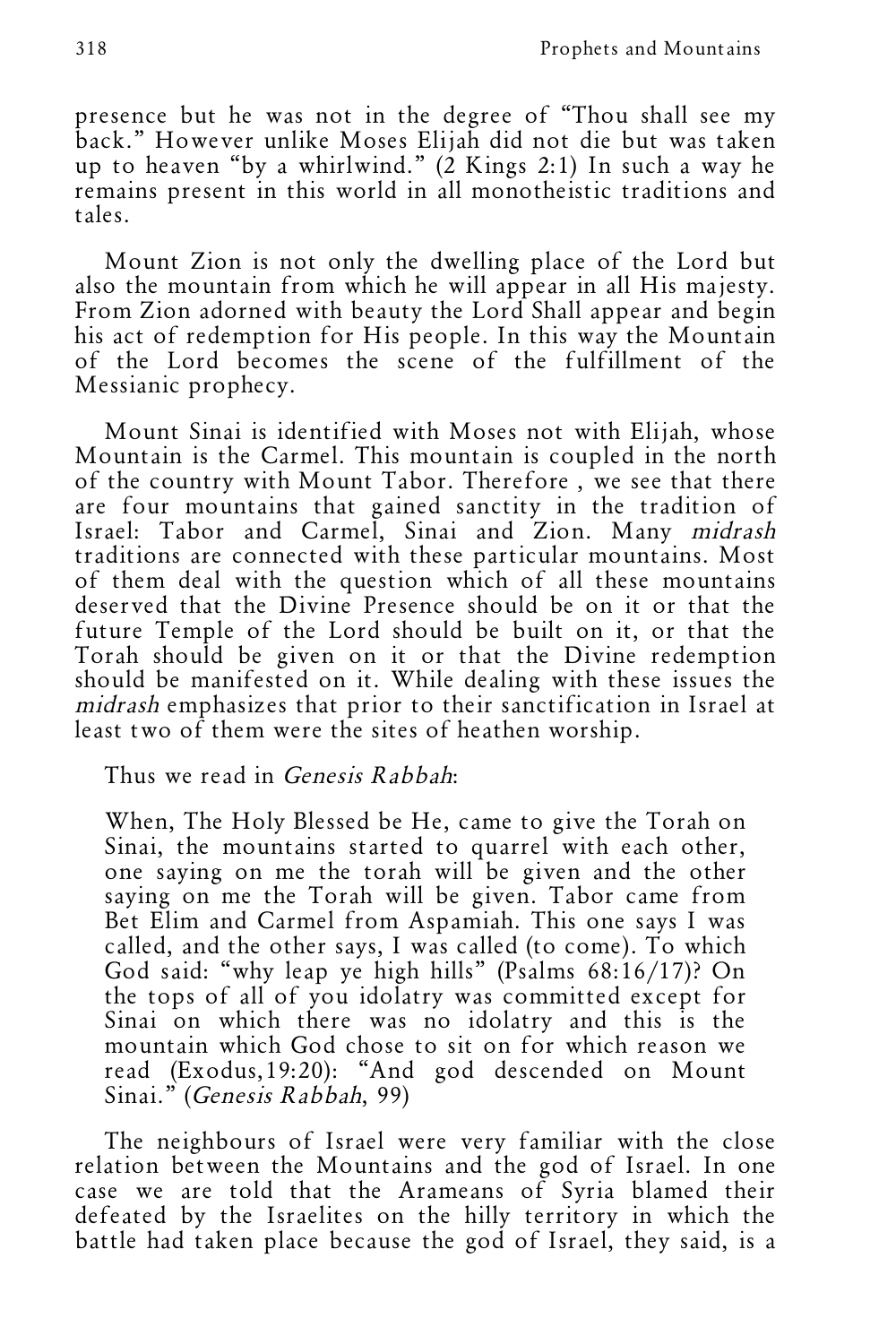god "of hills; therefore they were stronger than we. But let us fight against them in the plain, and surely we shall be stronger than they." (1Kings 20:23)

When the kingdom of Israel came under the influence of the cult of the Phoenician God Ba'al and his spouse the Goddess Astarte, Mt. Carmel was one of the main centres of their worship.

The Book of Kings contains one of the most dramatic accounts about the competition that took place on Mount Carmel between Elijah, the lone zealot prophet of the God of Israel, and the multitude of 400 priests of the Ba'al. Elijah, asking the help of God and receiving it in a form of divine fire that came down from heaven, proved the uselessness of the alien gods on that same Mountain which they wanted to claim for themselves. (1Kings, 20:20ff) Local tradition connected his memory with caves on Mount Carmel where he was supposed to have found refuge. The Greeks attributed divinity to the mountain or made it the dwelling place or one of the dwelling places of Zeus. In this case it was the god or Zeus of the Carmel. It is said that Vespasian, received the good tidings that he was to become the Roman Emperor from the chief priest of the god of Carmel.

The two mountains in the north of the Holy Land, Mt. Carmel on one hand and Mt. Tabor on the other, attracted the eye by their special features. They fired the imagination, and it is no accident that they play important part in the Biblical accounts and many traditions. Tabor, ascending from the surrounding plain attracts the eye with its peculiar shape of almost perfect dome, and the evergreen Carmel thrusts itself majestically into the sea like a head of a gazelle. The unusual topographical features of Tabor and Carmel conveyed certainty: Nothing can change their features. It is not surprising, therefore, that Jeremiah uses the example of the two mountains in order to prophecies the certainty of the arrival of the Babylonian King to attack on Egypt: "As I live saith the King, whose name is the Lord of Host, Surely like Tabor amongst the mountains and like Carmel by the sea, so shall he come." (Jeremiah 46:18)

These four mountains in the Holy Land: Sinai, Zion (Moriah), Tabor and Carmel were combined in many Jewish traditions describing the End of Days and the reestablishment of the Lord's Temple. The four Mountains will be assembled together so that their summits combine to form the foundations of New